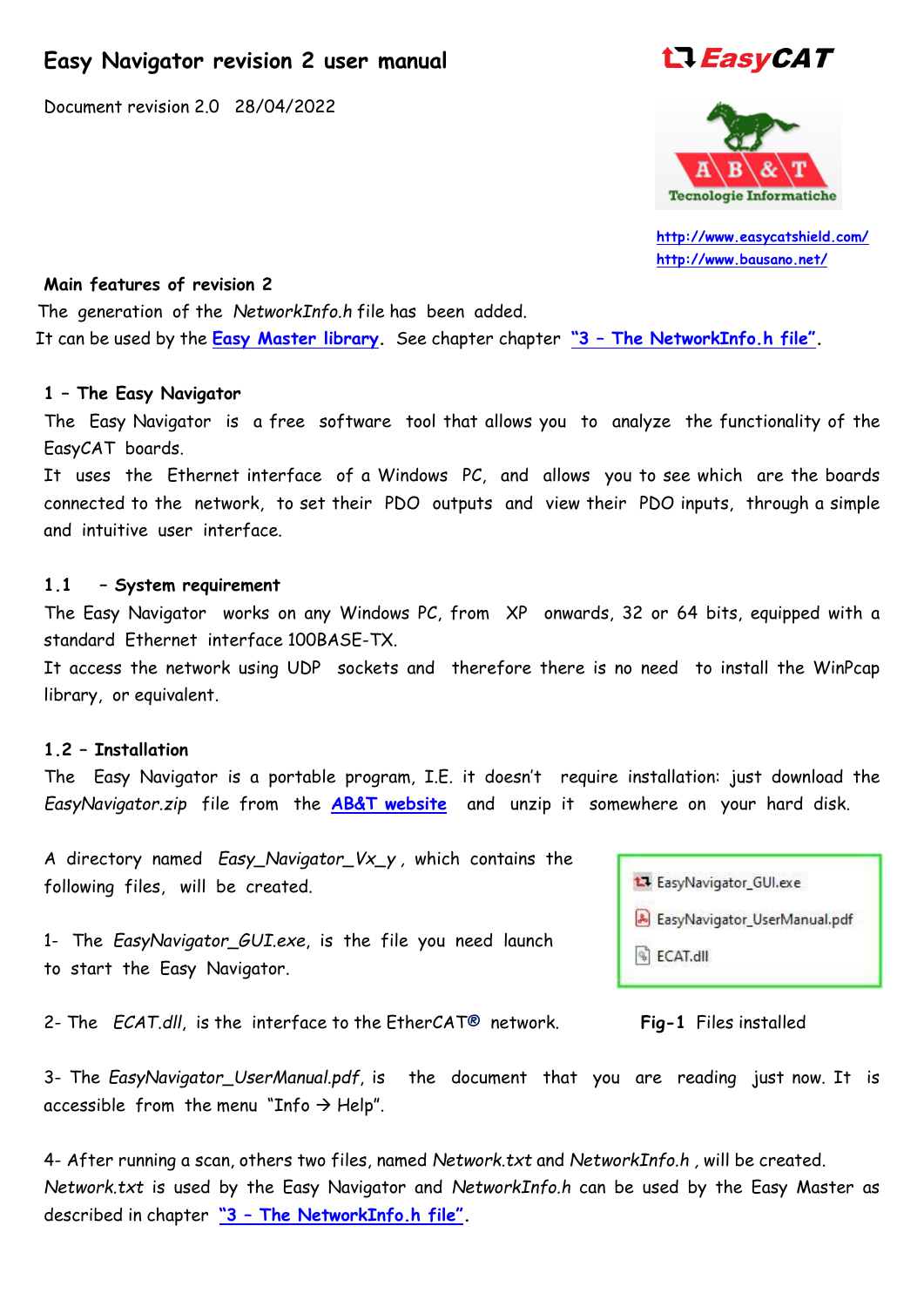#### **2 – How to use the Easy Navigator**

#### **2.1 – Starting the Easy Navigator**

When we start the Easy Navigator the window on the side will appear .

To proceed, be sure that the boards that you want to analyze are connected to the Ethernet interface of the PC and that they are correctely powered on.

It is not necessary to configure the Ethernet interface used, even if the PC has more than one: it will be automatically detected by simply clicking the "Scan" button.



 **Fig-2 Initial window**

#### **2.2 – Scanning the network**

When you click the "Scan" button the software will first look for the Ethernet interface that has same EtherCAT® slaves connected, and then it will read the configuration EEPROM that is present on each slave.

If only one slave is present this is almost immediate but on more complex networks it will take a few seconds.

Then the information acquired will be processed and displayed in a human readable format.

In this example we can see that the

| 17 Easy Navigator V_2.0                                            |     |                                | $\times$<br>$\Box$                                |
|--------------------------------------------------------------------|-----|--------------------------------|---------------------------------------------------|
| Info<br>File                                                       |     |                                |                                                   |
| <b>Scan</b>                                                        | Run | Check WKC<br>Check Operational |                                                   |
| Ethernet 169.254.197.54<br>1 TestEasyCAT Custom<br>2 EpoCAT 101616 |     |                                | <b>Tecnologie Informatiche</b><br>www.bausano.net |
|                                                                    |     | <b>SLAVE</b>                   |                                                   |
|                                                                    |     |                                | <b>Name</b>                                       |
|                                                                    |     | <b>PDO</b>                     |                                                   |
|                                                                    |     |                                | <b>Name</b>                                       |
|                                                                    |     |                                | Type                                              |
|                                                                    |     | Entry                          |                                                   |
|                                                                    |     |                                | Name                                              |
|                                                                    |     |                                | Data type                                         |
|                                                                    |     |                                | Bit size                                          |
|                                                                    |     | <b>VALUE</b>                   |                                                   |
|                                                                    |     |                                | dec                                               |
|                                                                    |     |                                | hex                                               |
|                                                                    |     |                                | bin D[150]                                        |
|                                                                    |     |                                | bin D[3116]                                       |
|                                                                    |     |                                | bin D[4732]                                       |
|                                                                    |     |                                | bin D[6348]                                       |
|                                                                    |     |                                | Designed in Italy                                 |

 **Fig-3 Network scanned**

Ethernet interface with IP address 169.254.197.54 is used as EtherCAT® master and that two slaves are present: an EasyCAT that has been customized with the **[Easy Configurator](https://www.bausano.net/images/arduino-easycat/EasyConfigurator.zip)** and an EpoCAT IO1616.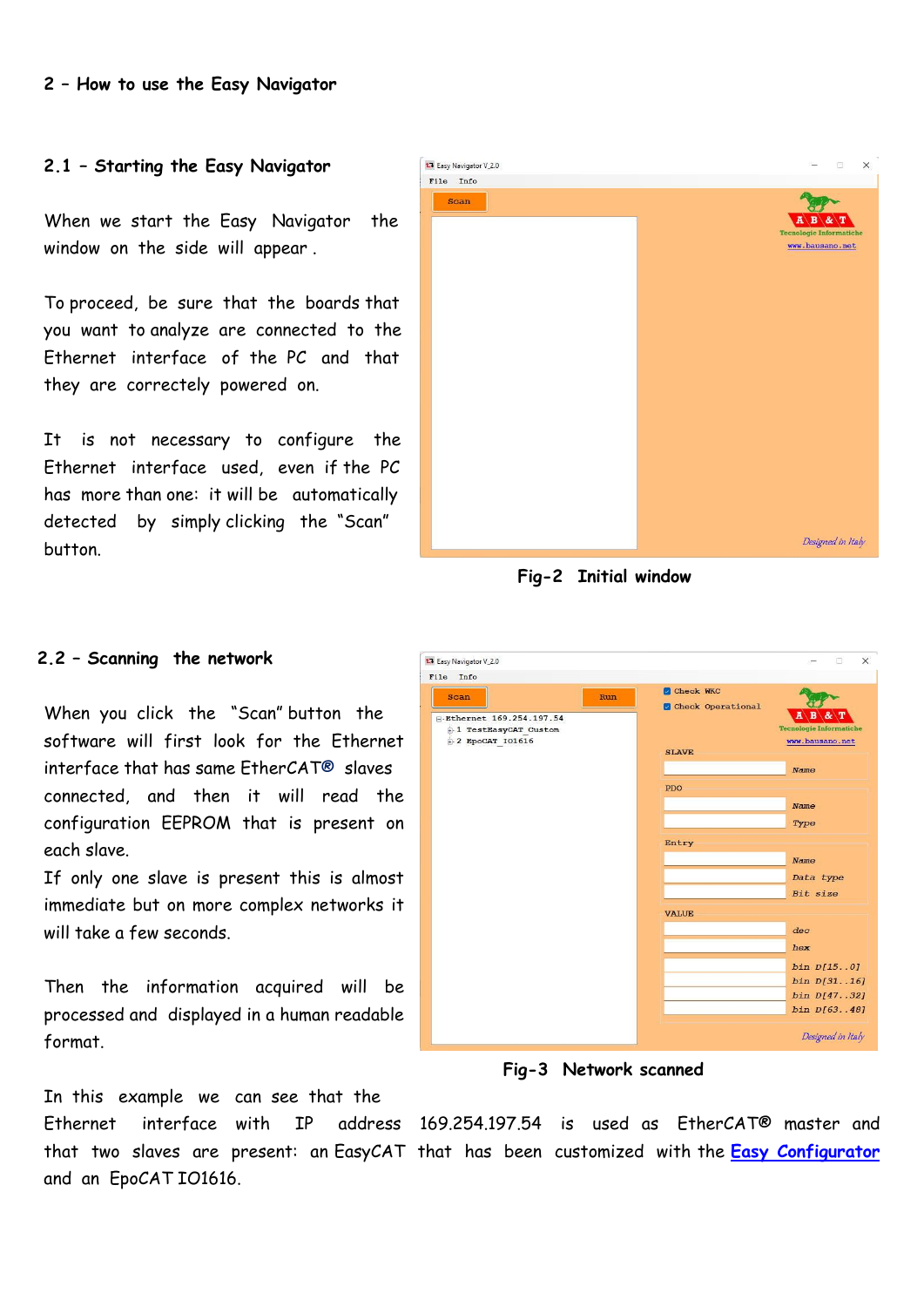#### **2.3 – Analyzing the network**

Now we can expand the network tree to see the slaves PDOs and their entries, as well as the data types and bit sizes.

To be recognizable at a glance the inputs are in blue and the outputs are in red.

At this time we cannot see or set the entries value yet, because the network sampling is not running.

To do so we need to click the "Run" button.

| <b>Scan</b>                              | Run | Check WKC<br>Check Operational |                                                       |
|------------------------------------------|-----|--------------------------------|-------------------------------------------------------|
| Ethernet 169.254.197.54                  |     |                                | ${\tt A} \setminus$<br><b>Tecnologie Informatiche</b> |
| 1 TestEasyCAT Custom<br><b>E-Inputs</b>  |     |                                | www.bausano.net                                       |
| <b>Analog 0</b>                          |     | <b>SLAVE</b>                   |                                                       |
| Analog 1                                 |     |                                |                                                       |
| Bit16 RisingTestRamp                     |     |                                | <b>Name</b>                                           |
| -DipSwitches                             |     | <b>PDO</b>                     |                                                       |
| Bit8 FallingTestRamp                     |     |                                | <b>Name</b>                                           |
| <b>Outputs</b><br>Leds                   |     |                                |                                                       |
| $\equiv$ 2 EpoCAT IO1616                 |     |                                | Type                                                  |
| <b>E</b> Digital inputs byte 0           |     | Entry                          |                                                       |
| Input                                    |     |                                | <b>Name</b>                                           |
| <b>E</b> Digital inputs byte 1           |     |                                |                                                       |
| Input<br><b>B</b> Digital outputs byte 0 |     |                                | Data type                                             |
| output                                   |     |                                | Bit size                                              |
| <b>B</b> Digital outputs byte 1          |     | <b>VALUE</b>                   |                                                       |
| <b>Output</b>                            |     |                                | dec                                                   |
|                                          |     |                                |                                                       |
|                                          |     |                                | hex                                                   |
|                                          |     |                                | bin D[150]                                            |
|                                          |     |                                | bin D[3116]                                           |
|                                          |     |                                | bin D[4732]                                           |
|                                          |     |                                | bin D[6348]                                           |

**Fig-4 Network tree expanded**

# **2.4 – Running the network and getting the inputs value**

Clicking the "Run" button will start the network sampling, at a rate of about 10mS. This is visualized by the button "Stop" blinking green and orange.

Now, if we select an input PDO entry, its value will be display, and updated in real time, in the text boxes circled in green in the picture to the side.

For your convenience the value is displayed in decimal, hex and binary at the same time



 **Fig-5 Value of the selected input entry**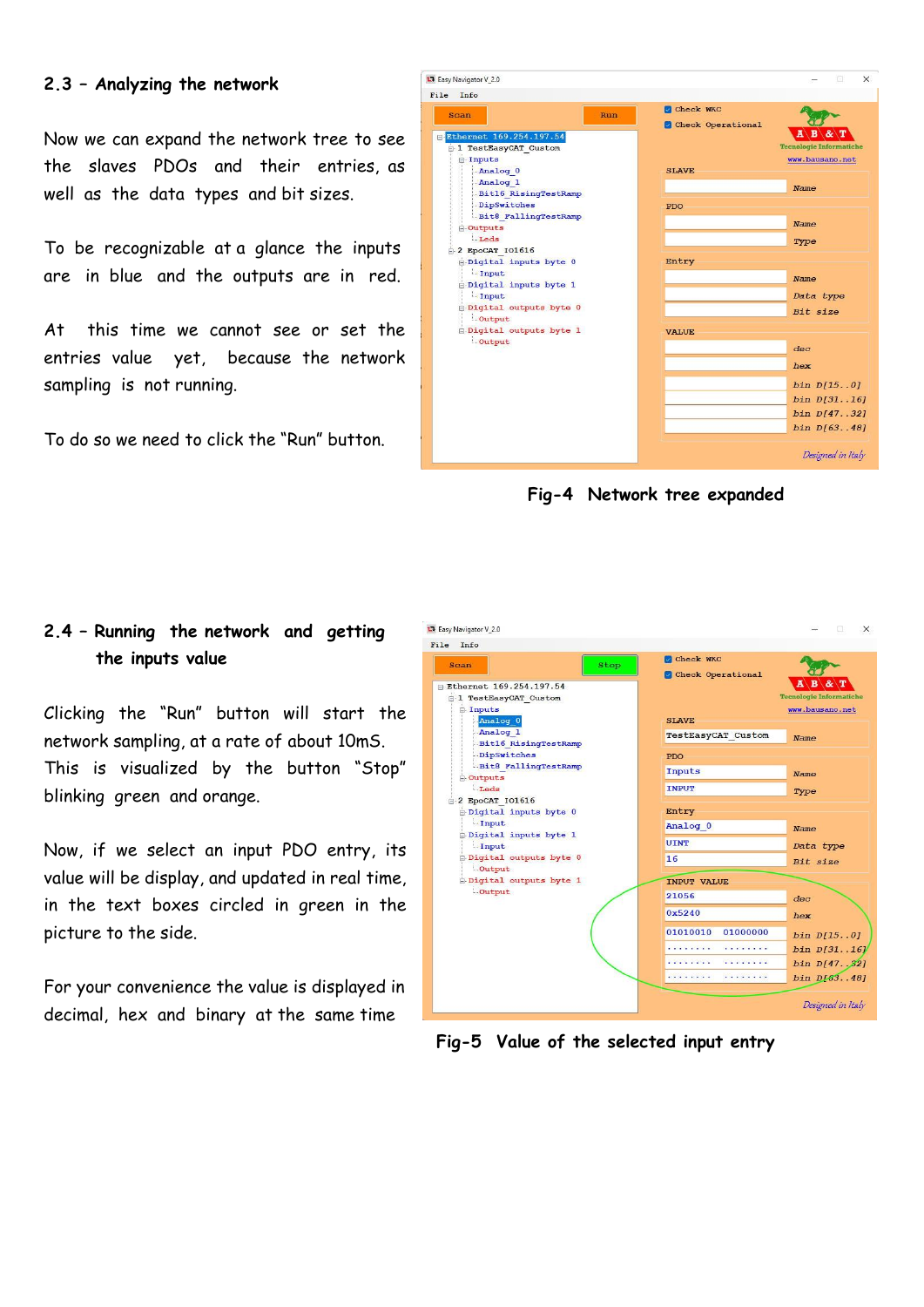### **2.5 – Setting the outputs value**

If we select an output entry, its current value will be display and we can edit it, if we want to change it.

We can assign the new value by editing the text box that we prefer, the decimal, the hex, or the binary and the others will be updated consequently.

By clicking on the "Write" button the changes will take effect and the new value will be sent to the slave.



 **Fig-6 Value of the selected output entry** 

### **2.6 – Error checking**

When the network sampling is running the software continuosly checks that the working counter, returned by the slaves, is correct and that all the slaves are in Operational.

If an error is detected a message box pops up and the sampling is stopped.

Sometimes, for debugging pourpose, it may be useful to disable these checks : this is possible through the two check boxes circled in the picture to the side.



 **Fig-7 Error checking**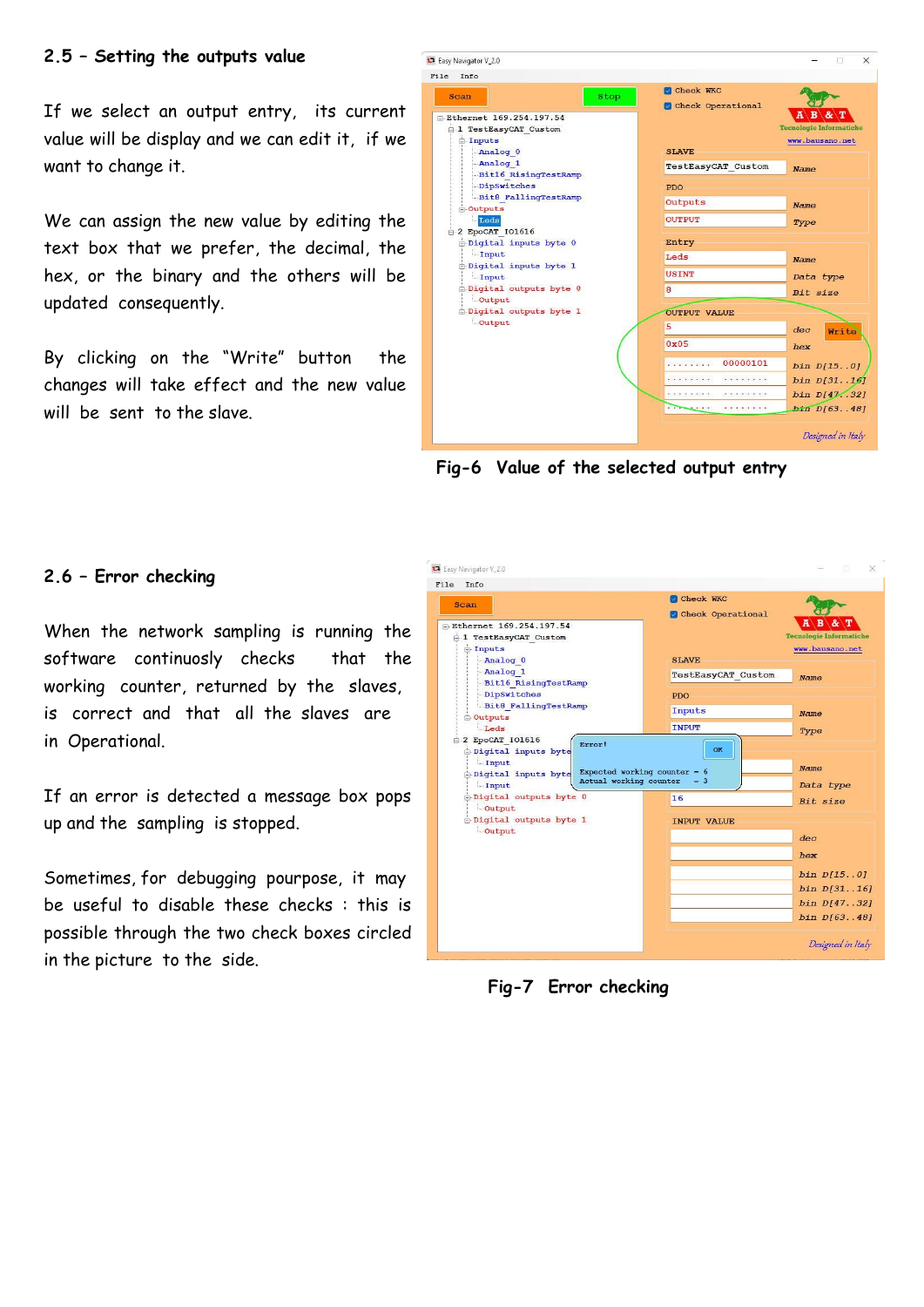#### <span id="page-4-0"></span>**3 – The** *NetworkInfo.h* **file**

When we execute a network scan, a file named *NetworkInfo.h* will be created in the installation folder of the Easy Navigator.

This file, togheter with the **[Easy Master](https://www.bausano.net/images/arduino-easycat/EasyMaster.zip) [library](https://www.bausano.net/images/arduino-easycat/EasyMaster.zip)**, can be used to create an EtherCAT® master that runs on an Arduino board. To do this the file *NetworkInfo.h* must be copyed to the Easy Master Arduino project, next to the *.ino* file, using the menu selection:

#### *File Copy NetworkInfo.h*

For info about how to create an EtherCAT® master that runs on an Arduino board please see the **Easy [Master library](https://www.bausano.net/images/arduino-easycat/Easy_Master_UserManual.pdf) user manual**. **Fig-8 Copying the NetworkInfo.h file** 

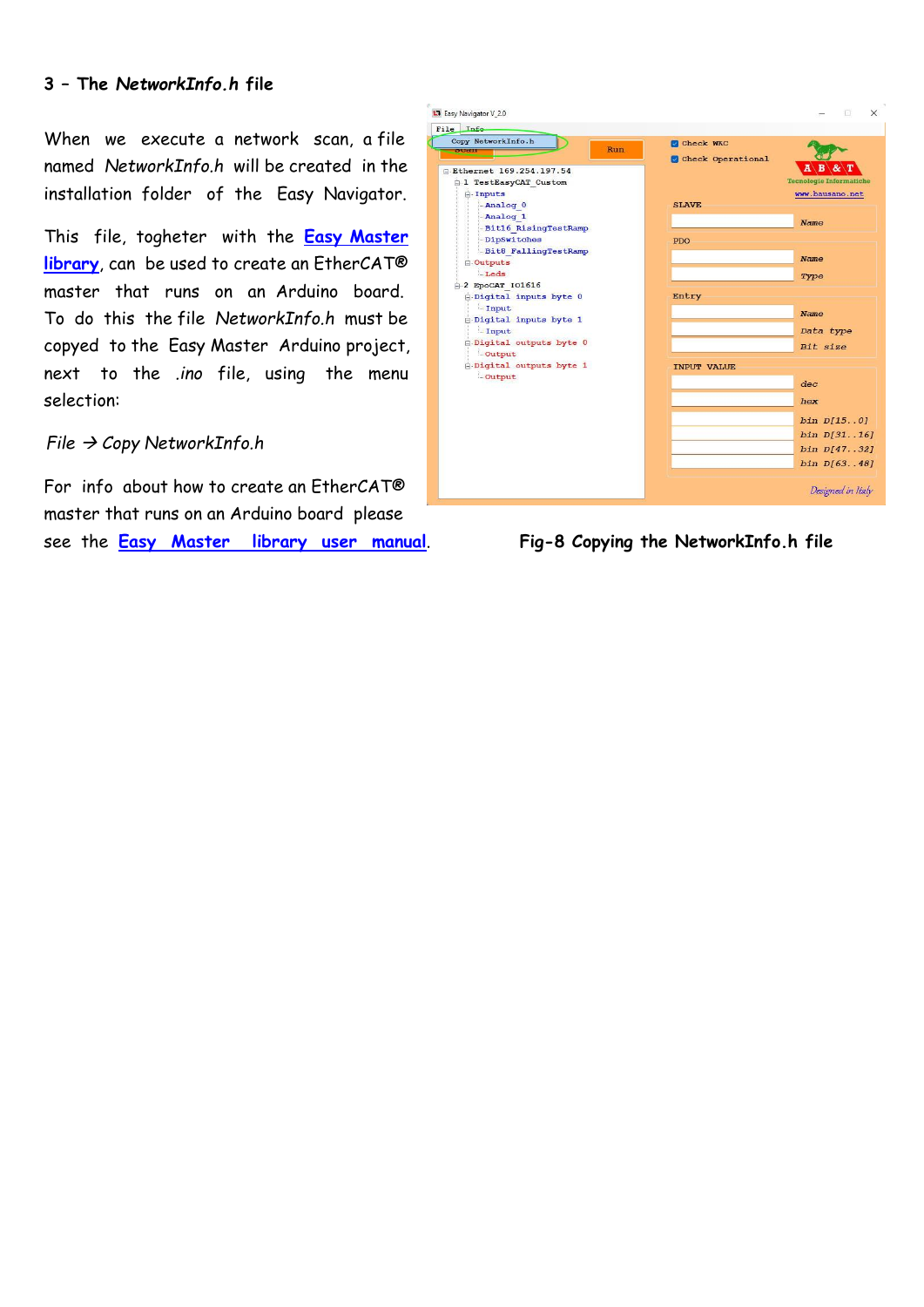**------ Appendix -----------------------------------------------------------------**

**Useful links**

AB&T website **<https://www.bausano.net/en/>**

EasyCAT shield page on the AB&T website **<https://www.bausano.net/en/hardware/ethercat-e-arduino/easycat.html>**

EasyCAT review on You Tube **[https://www.youtube.com/watch?v=i\\_3PEEJ6QY8&t=7s](https://www.youtube.com/watch?v=i_3PEEJ6QY8&t=7s)**

Easy Navigator tutorial video on You Tube **<https://www.youtube.com/watch?v=FJgTtstQuwQ>**

Easy Navigator download **<https://www.bausano.net/images/arduino-easycat/EasyNavigator.zip>**

Easy Master library download **<https://www.bausano.net/images/arduino-easycat/EasyMaster.zip>**

Easy Master library user manual **[https://www.bausano.net/images/arduino-easycat/Easy\\_Master\\_UserManual.pdf](https://www.bausano.net/images/arduino-easycat/Easy_Master_UserManual.pdf)**

Easy Configurator V 3.0 tutorial video on You Tube **<https://www.youtube.com/watch?v=JO5wMEIHAF4>**

Easy Configurator V 4.0 update video on You Tube **<https://www.youtube.com/watch?v=ntqOJCtIuIg>**

EtherCAT Technology Group ETG **<https://www.ethercat.org/default.htm>**

EasyCAT shield page on the ETG website **<https://www.ethercat.org/en/products/791FFAA126AD43859920EA64384AD4FD.htm>**